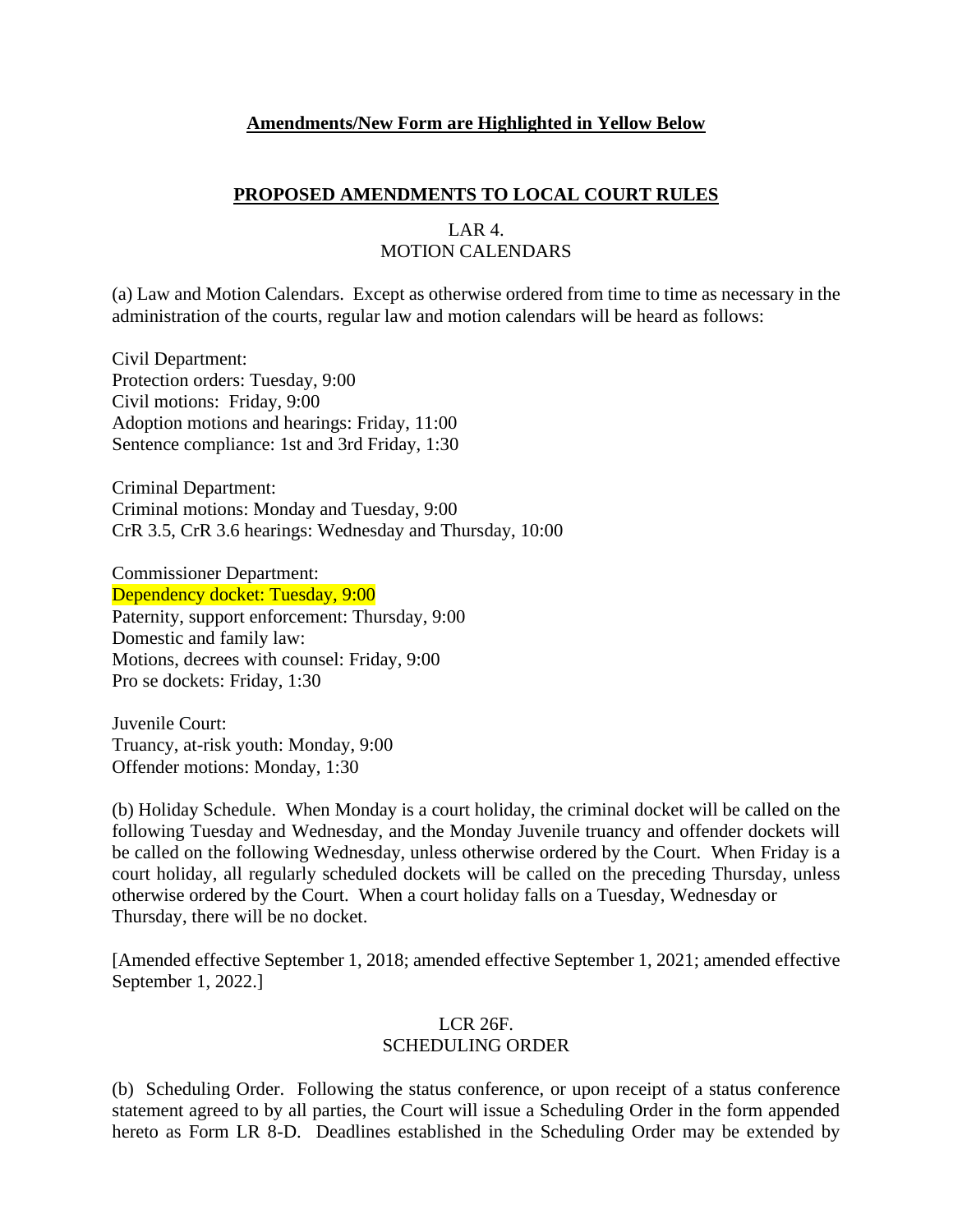stipulation of the parties only upon leave of the Court. The Court may, upon motion of a party made before expiration of a deadline, extend any deadline in the Scheduling Order for good cause shown. The parties shall submit a proposed Amended Scheduling Order with any such motion in the form appended hereto as Form LR 8-H. It is the responsibility of the parties to prepare the Amended Scheduling Order for the Court to review and enter. If the parties strike the trial date(s) listed in the Scheduling Order, the parties must re-note for trial setting on a Civil law and motion calendar to obtain a new trial setting. The Court will then issue a Trial Notice in the form appended hereto as Form LR 8-E.

[Amended effective September 1, 2022.]

# LCR 56. CONFIRMATION OF SUMMARY JUDGMENT MOTIONS

Counsel for the moving party shall confirm with all opposing counsel that they are available to argue the motion for summary judgment on the date and time set for the hearing, then notify the Court Administrator by 12:00 noon two court days before the hearing. Failure to comply with the provisions of this rule will result in the motion be stricken from the calendar and terms considered.

[Amended effective September 1, 2022.]

#### LRMA 6.1. FORM AND CONTENT OF AWARD

(a) Form. The arbitrator's award shall be prepared on a form prescribed by the Court.

(b) Exhibits. All exhibits offered during the arbitration hearing shall be **filed with the Clerk at the** time of filing the award, returned to the offering parties.

[Amended effective September 1, 2012; amended effective September 1, 2022.]